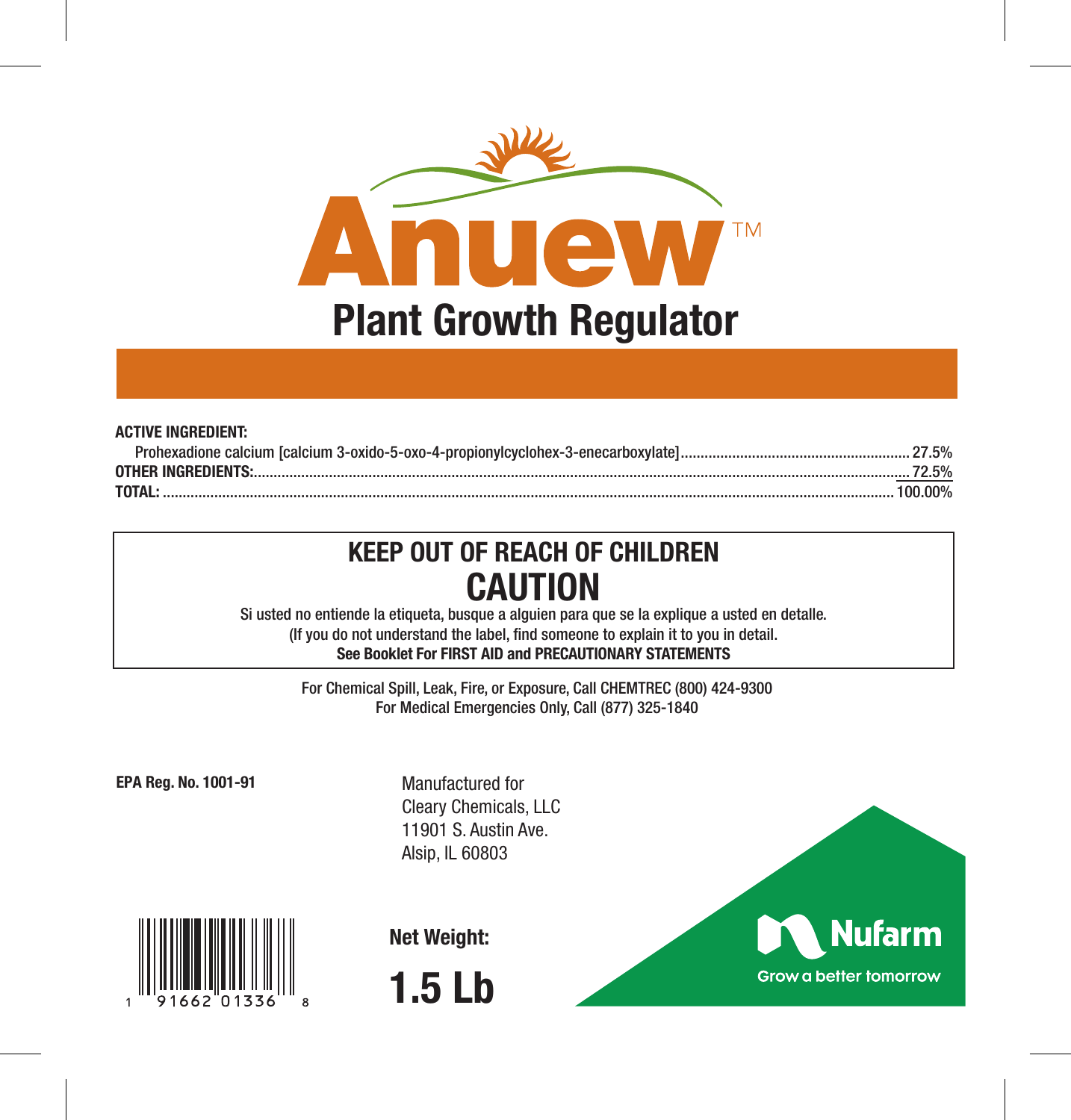| <b>FIRST AID</b>      |                                                                                                                                                                                                                                     |  |  |  |  |
|-----------------------|-------------------------------------------------------------------------------------------------------------------------------------------------------------------------------------------------------------------------------------|--|--|--|--|
| IF IN EYES            | Hold eye open and rinse slowly and gently with water for 15-20 minutes.<br>Remove contact lenses, if present, after the first 5 minutes, then continue rinsing eye.<br>Call a poison control center or doctor for treatment advice. |  |  |  |  |
| IF ON SKIN            | Take off contaminated clothing.<br>Rinse skin immediately with plenty of water for 15-20 minutes.<br>Call a poison control center or doctor for treatment advice.                                                                   |  |  |  |  |
| <b>HOTLINE NUMBER</b> |                                                                                                                                                                                                                                     |  |  |  |  |

Have the product container or label with you when calling a poison control center or doctor, or going for treatment. You may also contact 1-877-325-1840 for emergency medical treatment information.

## **PRECAUTIONARY STATEMENTS**

### **Hazards to Humans and Domestic Animals CAUTION**

Harmful if absorbed through the skin. Causes moderate eye irritation. Avoid contact with skin, eyes, or clothing.

### **Personal Protective Equipment (PPE)**

### **Applicators and other handlers must wear:**

- Long-sleeved shirt and long pants
- Chemical-resistant gloves made of any waterproof material such as polyethylene or polyvinyl chloride
- Shoes plus socks

Follow the manufacturer's instructions for cleaning and maintaining PPE. If no such instructions for washables, use detergent and hot water. Keep and wash PPE separately from other laundry.

### **Engineering Controls Statement**

When handlers use closed systems, enclosed cabs, or aircraft in a manner that meets the requirements listed in the Worker Protection Standard (WPS) for agricultural pesticides [40 CFR 170.240(d)(4-6)], the handler PPE requirements may be reduced or modified as specified in the WPS.

## **USER SAFETY RECOMMENDATIONS**

### **User Should:**

- Wash hands before eating, drinking, chewing gum, using tobacco, or using the toilet.
- Remove clothing immediately if pesticide gets inside. Then wash thoroughly and put on clean clothing.
- Remove PPE immediately after handling this product. Wash the outside of gloves before removing. As soon as possible, wash thoroughly and change into clean clothing.

## **ENVIRONMENTAL HAZARDS**

Do not apply directly to water, or to areas where surface water is present or to intertidal areas below the mean high water mark. Do not contaminate water when disposing of equipment wash waters or rinsate.

### **ENDANGERED SPECIES CONCERNS**

The use of any pesticide in a manner that may kill or otherwise harm an endangered species or adversely modify their habitat is a violation of Federal Law.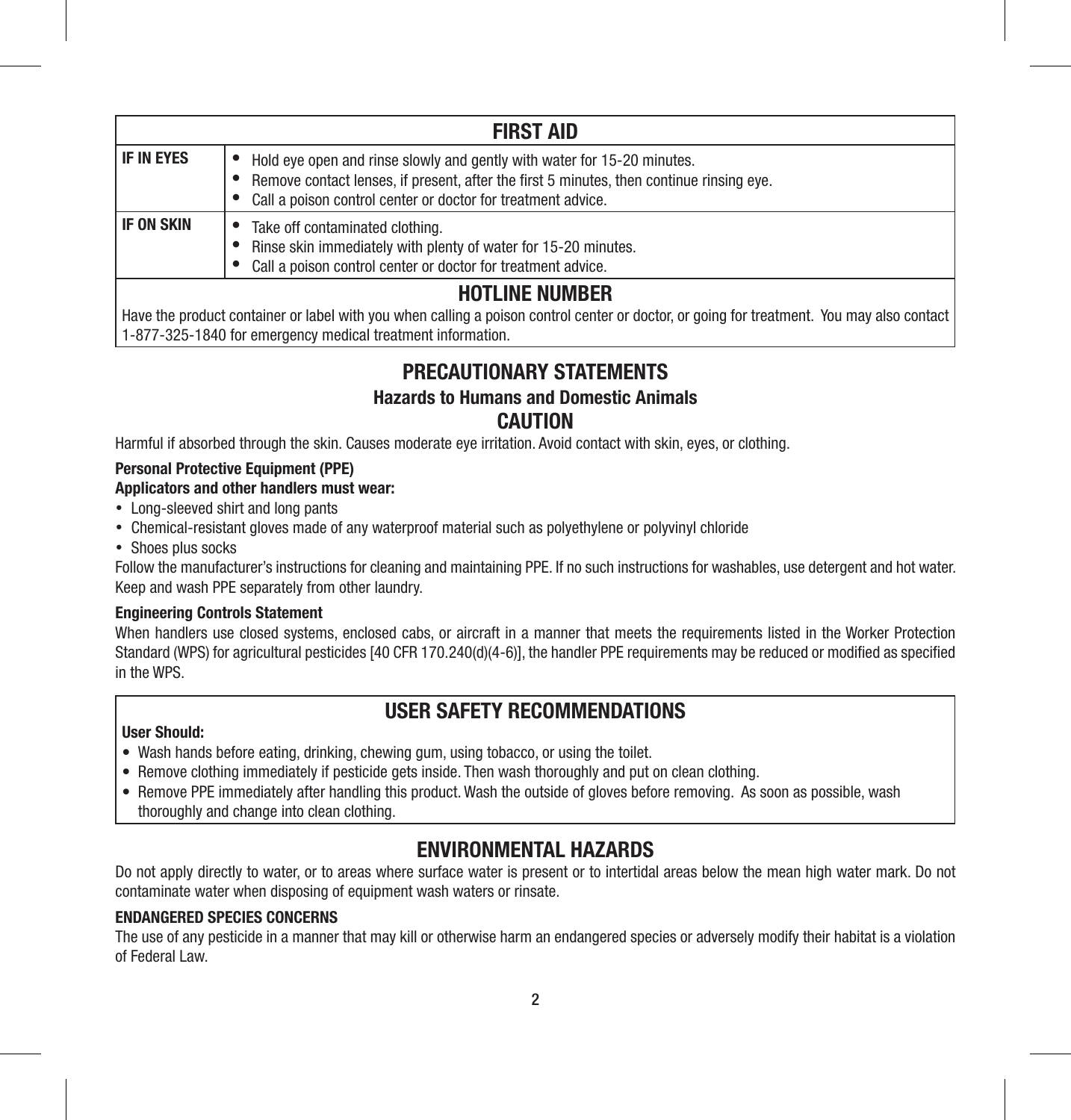### **AGRICULTURAL USE REQUIREMENTS**

Use this product only in accordance with its labeling and with the Worker Protection Standard, 40 CFR part 170. This standard contains requirements for the protection of agricultural workers on farms, forests, nurseries, and greenhouses, and handlers of agricultural pesticides. It contains requirements for training, decontamination, notification, and emergency assistance. It also contains specific instructions and exceptions pertaining to the statements on this label about personal protective equipment (PPE), and restricted-entry interval. The requirements in this box only apply to uses of this product that are covered by the Worker Protection Standard.

Do not enter or allow worker entry into treated areas during the restricted entry interval (REI) of **12 hours.**

PPE required for early entry to treated areas that is permitted under the Worker Protection Standard and that involves contact with anything that has been treated, such as plants, soil, or water, is:

- Coveralls
- Chemical-resistant gloves made of any waterproof material such as polyethylene or polyvinyl chloride
- Shoes plus socks

## **NON-AGRICULTURAL USE REQUIREMENTS**

The requirements in this box apply to uses of this product that are NOT within the scope of the Worker Protection Standard for agricultural pesticides (40 CFR Part 170). The WPS applies when this product is used to produce agricultural plants on farms, forests, nurseries, or greenhouses. Do not enter treated areas without footwear until sprays have dried.

### **DIRECTIONS FOR USE**

It is a violation of Federal law to use this product in a manner inconsistent with its labeling. Do not apply this product in a way that will contact workers or other persons, either directly or through drift. Only protected handlers may be in the area during application. For any requirements specific to your state or tribe, consult the agency responsible for pesticide regulation.

All applicable directions, restrictions, precautions and **Conditions of Sale and Warranty** are to be followed.

### **PRODUCT INFORMATION**

ANUEW is a tool for plant growth management. It works by inhibiting late stage biosynthesis of gibberellin, resulting in a decrease in cell elongation, a slowing of vertical growth, and an improvement in plant physiology leading to plant health and stress tolerance.

**Turf:** In turfgrass inhibiting late stage biosynthesis of gibberellin results in a reduction of both the mowing frequency and the amount of grass clippings in the treated area. ANUEW reduces clippings within 2-5 days depending on species. The turfgrass treated with ANUEW grows in a more compact form, often resulting in the enhancement of its color and quality. ANUEW is active through foliar uptake and is not taken up by the plant from the soil therefore, when applying it is important to use enough spray volume to thoroughly wet the turfgrass leaves without significant runoff. A non-ionic spreader to spread spray droplets should be used to assure effective spray coverage. Due to rapid foliar absorption, Anuew is rainfast within 1-4 hours. ANUEW is most effective when used on actively growing, well-maintained turf. The risk of scalping may be reduced on turfgrass areas treated with ANUEW. It can be applied to golf course fairways, tees, greens and roughs, residential and commercial lawns, sod farms, sports fields, cemeteries, and municipal sites. Re-application of Anuew should be based on a Growing Degree Day (GDD) modeling using environmental data from the use location. Research has shown that 280-350 GDD should be used for re-application timings for common golf situations to assure even turf regulation and to avoid rebound growth.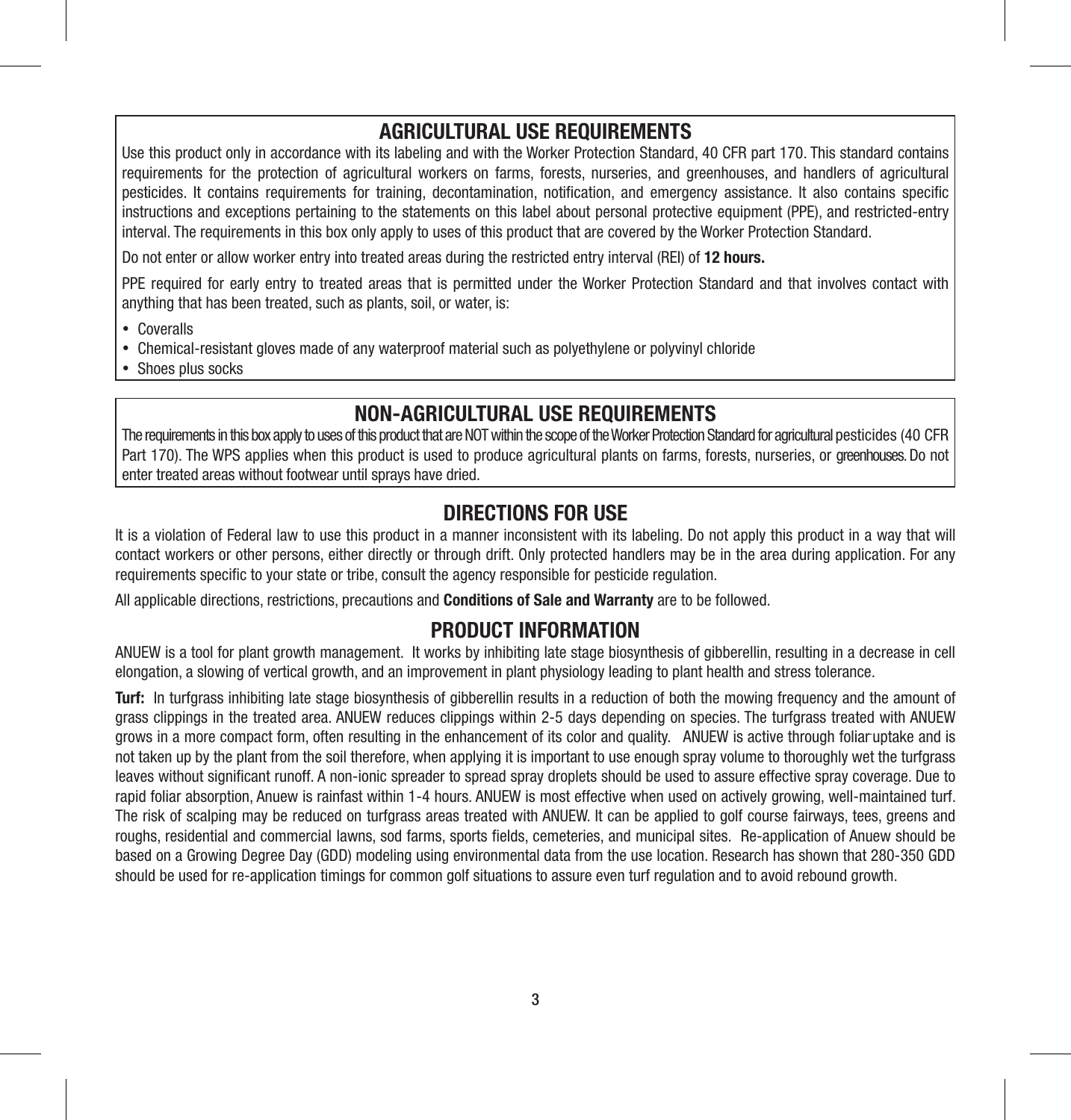**NOTICE TO USER:** Turf tolerance to ANUEW has been found to be acceptable for the turf species listed on this label. Due to the large number of species cultivars and growing situations it is impossible to test every one for tolerance efficacy and plant safety to ANUEW. Neither the manufacturer nor the seller has determined whether or not ANUEW can be used safely on turf species not specified on this label. For these turf species the professional user should determine if ANUEW can be utilized effectively and safely prior to large scale commercial use. Before using ANUEW on turf species not listed on this label test ANUEW on a small scale first. Start with the lowest directed rate and evaluate the treated turf for plant safety and effective growth regulation prior to widespread use.

### **RESTRICTIONS**

- Do not use on food crops.
- Do not apply ANUEW through any irrigation/chemigation system.
- Do not apply more than 26 oz. per 1000 square feet of ANUEW per year.
- Under certain environmental conditions and growth stage conditions on annual bluegrass (*Poa annua*), a transient foliar chlorosis or bronzing may be observed. For optimal results apply to healthy actively growing turfgrass.
- ANUEW may be used on sodded or sprigged turf after it has knitted down and rooted firmly.
- Do not graze treated areas or feed clippings to livestock.
- Do not apply ANUEW to grass grown for seed.

## **USE DIRECTIONS / APPLICATION METHODS FOR TURFGRASS**

See the ANUEW Application Rates Table for product use and application rates, which can be used for growth management and turfgrass color and quality enhancement.

ANUEW performance can be affected by many factors, including environmental conditions, turf vigor and growth stage, soil moisture, fertility levels, and other cultural practices that affect plant growth.

#### **Application Timing:**

Apply ANUEW when the turf is green and actively growing. Delay the application or use a lower rate of ANUEW as designated in the ANUEW Application Rates Table if the turf is entering stressful growing conditions, such as pest pressure, high temperatures, low moisture conditions or certain cultural practices such as, but not limited to, aerification or verticutting. Repeat applications of ANUEW may be made as noted in the ANUEW Application Rates Table.

Re-application of Anuew should be based on a Growing Degree Day (GDD) model using environmental data from the use location. Research has shown that 280-350 GDD should be used for re-application timings for common golf situations to assure even turf regulation and to avoid rebound growth.

#### **Spray Preparation:**

Apply ANUEW in a sufficient volume of water to provide uniform and complete wetting of the turfgrass foliage. 0.5 to 5 gallons water/1,000 sq. ft. may be used, however, for best results 1-2 gallon water/1,000 sq. ft. is recommended.

**Adjuvants:** Use of a non-ionic surfactant in the spray mixture may improve coverage of the turf foliage and product performance consistency. Follow the manufacturer's label rate recommendation.

**Hard Water:** If the water source used for the spray mixture is high (greater than 40 ppm or 40 mg/I) in calcium, add 1 pound of ammonium sulfate for every pound of ANUEW used in the spray tank. Use a high quality, spray-grade ammonium sulfate product to avoid nozzle plugging.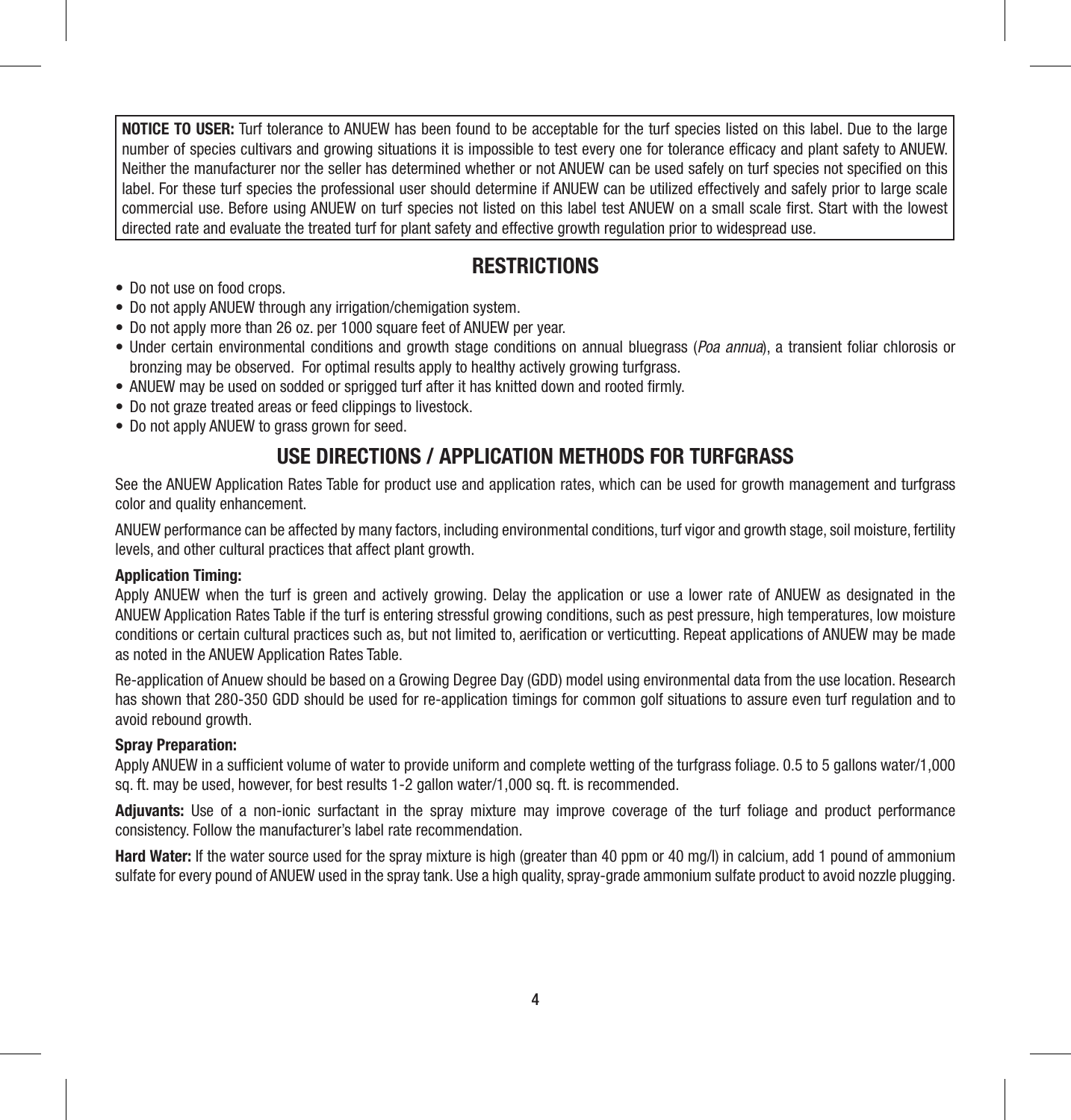#### **Compatibility Test for Tank Mix: All possible tank mixes have not been evaluated for safety and/or physical compatibility. Tank mix user assumes all risk.**

A jar test can be used to evaluate the physical compatibility of components to be mixed in a spray tank with ANUEW before making an application. Use a clear glass quart jar with lid by mixing components in the order shown below under "Mixing Order" in the same relative proportions as it will be used in the spray tank. Cap the jar and invert 10 cycles after adding each component. After all ingredients have been added, let the mixture stand for 15 minutes. Visually, evaluate the suspension for uniformity and stability. The spray mixture should not have particles that precipitate to the bottom of the jar, nor have any oily films or layers visible at the surface, nor contain flakes, balls, or sludge-appearing particles. If the spray mixture doesn't stay uniform in appearance, it is not compatible and the combination should not be used in a tank mix.

#### **Mixing Order:**

- **Water** Fill a clean spray tank half full with water and begin continuous agitation.
- **Products in PVA bags** Place any product contained in water-soluble PVA bags (VVSB) into the mixing tank. Wait until all water-soluble bags have fully dissolved and the product is evenly mixed in the spray tank before adding any further products.
- **ANUEW and water-dispersible products** (WDG; DF), **wettable powders** (WP), and s**uspension concentrates** (SC) Add to the spray tank while maintaining agitation
- **Adjuvants** Includes non-ionic surfactants
- **Water-soluble products** Includes micro emulsion products
- **Emulsifiable concentrates** (EC)
- **Water-soluble additives** (S)
- **Remaining quantity of water**

Agitate spray tank mixture constantly during application. Prepare sufficient quantity of product for the immediate application needs. The spray tank mix should not be allowed to sit for prolonged periods without agitation. Do not leave product mix in the tank overnight.

Calcium or boron-containing products should not be added to the spray mixture. These products will reduce the activity of ANUEW.

#### **Irrigation:**

**After application:** Do not irrigate treated area for 4 hours after application.

**Program Scheduling:** Turfgrass areas treated with ANUEW should continue to be maintained normally using proper irrigation, fertility, and pest control product(s) when necessary. Precaution is advised when tank mixing with ANUEW. The spray mixture should be applied on a small area first as a test before treating larger areas.

**Conditions for Best Performance of ANUEW:** Treated turfgrass is actively growing.

\* Use a non-ionic surfactant to help improve leaf coverage and plant uptake of the active ingredient.

\* Maximize the time the applied spray mixture remains as a moist film on the turfgrass foliage by avoiding treatments during warm, low humidity, and windy conditions. Longer drying times enhance absorption of ANUEW.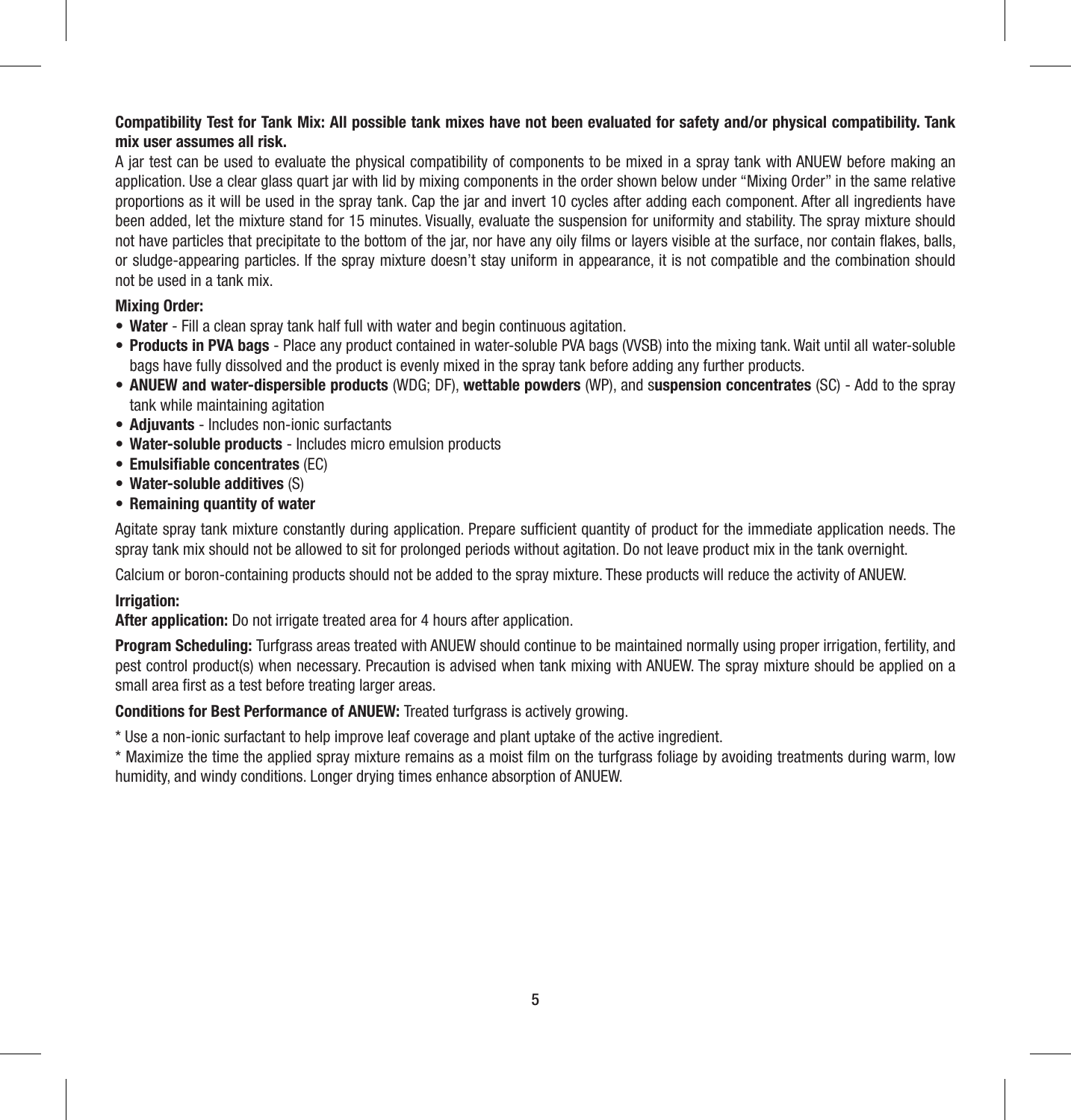## **ANUEW APPLICATION RATES TABLE**

|                                                                                                                                            | Slows Vertical Growth, Reduces Mowing Intervals <sup>t</sup> ,<br><b>Improves Color and Quality*</b> |                               |                                                   |                   |
|--------------------------------------------------------------------------------------------------------------------------------------------|------------------------------------------------------------------------------------------------------|-------------------------------|---------------------------------------------------|-------------------|
|                                                                                                                                            | <b>FAIRWAYS, ROUGHS</b><br>(280-350 GDD Interval)                                                    |                               | <b>GREENS AND TEES*</b><br>(280-300 GDD interval) |                   |
|                                                                                                                                            | oz./acre                                                                                             | oz./1,000 sq. ft.             | oz./acre                                          | oz./1,000 sq. ft. |
| Warm Season Turf <sup>+</sup>                                                                                                              |                                                                                                      |                               |                                                   |                   |
| Common and Hybrid<br>Bermudagrass cultivars such as<br>419, Tifway, TifSport, TifEagle,<br>TifGreen, Champion, MiniVerde,<br>and Riviera   | $12 - 24$                                                                                            | $0.28 - 0.55$                 | $8 - 16$                                          | $0.18 - 0.37$     |
| *Zovsiagrass cultivars<br>such as Empire, Zenith,<br>Emerald, El Toro and Meyer<br>*St. Augustine sp.<br>*Paspalum sp.<br>Kikuyugrass sp.  | $12 - 24$<br>(in CA 12)                                                                              | $0.28 - 0.55$<br>(in CA 0.28) |                                                   |                   |
| *Not for Use in CA                                                                                                                         |                                                                                                      |                               |                                                   |                   |
| Cool Season Turf*                                                                                                                          |                                                                                                      |                               |                                                   |                   |
| Bentgrass cultivars such<br>as: L-93, Penn A4, Penn<br>G2, Pennlinks, Penneagle,<br>Southshore, Declaration,<br>Independence and SR series | $6 - 12$                                                                                             | $0.14 - 0.28$                 | $2 - 8$                                           | $0.05 - 0.18$     |
| <b>Annual and Perennial</b><br>Poa annua cultivars                                                                                         | $4 - 8$                                                                                              | $0.09 - 0.18$                 | $2 - 8$                                           |                   |
| Kentucky bluegrass cultivars<br>such as Midnight, Odyssey,<br>Merion                                                                       | $8 - 16$                                                                                             | $0.18 - 0.37$                 |                                                   |                   |
| Perennial ryegrass cultivars<br>such as Manhattan IV<br><b>Tall Fescues</b><br>Fine Fescue<br>*Not for Use in CA                           | $8 - 16$                                                                                             | $0.18 - 0.37$                 |                                                   |                   |

ᵻ In California, use of Anuew is only for slowing vertical growth. When using shorter application intervals, performance should first be evaluated using the lower directed rates.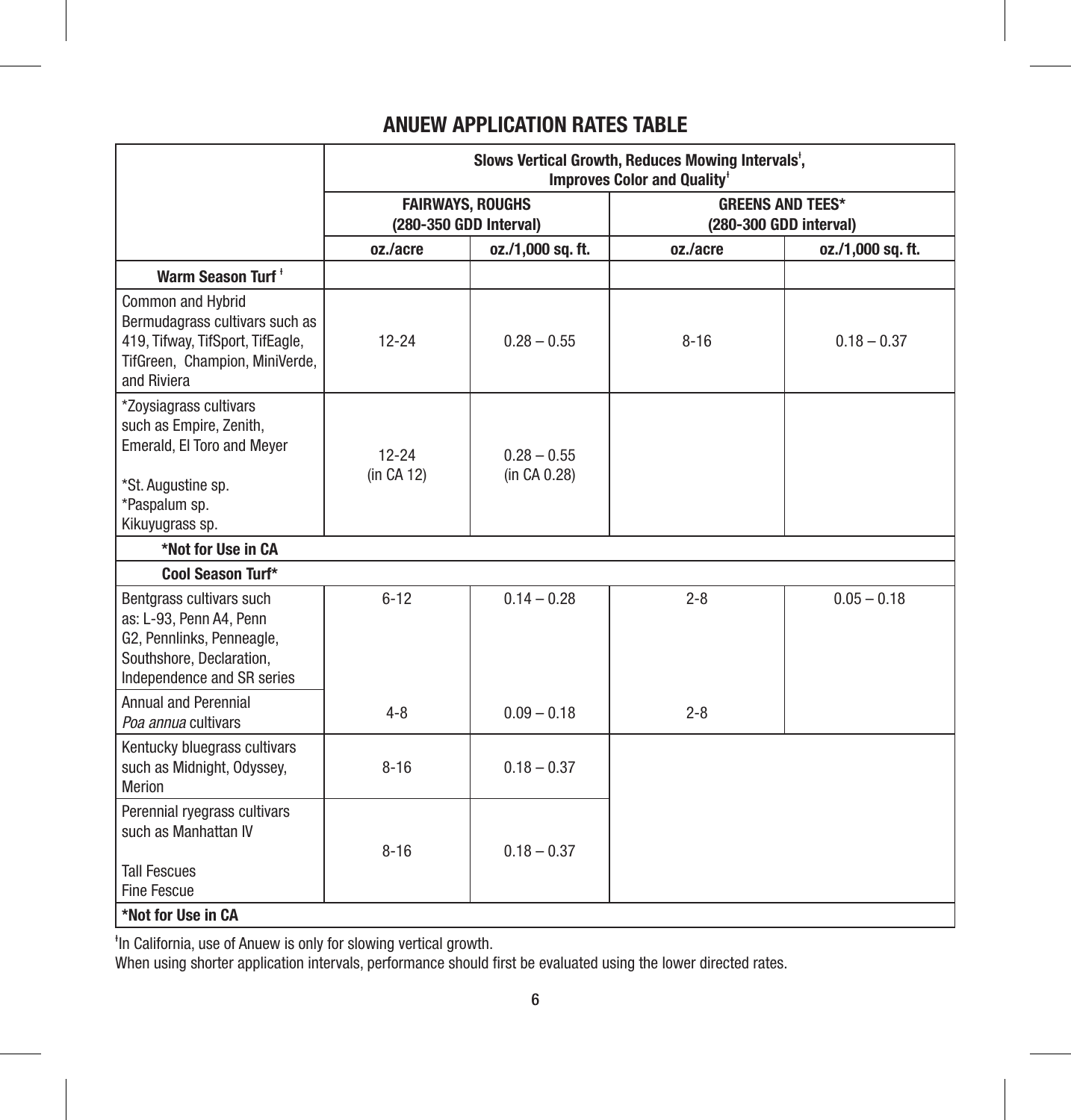| FOR OVERSEEDING ENHANCMENT IN BERMUDAGRASS*                                                                                       |                 |                                                                                                                                                                                         |                                                                                                                                                                                                                                                                                                                                                                                                      |  |
|-----------------------------------------------------------------------------------------------------------------------------------|-----------------|-----------------------------------------------------------------------------------------------------------------------------------------------------------------------------------------|------------------------------------------------------------------------------------------------------------------------------------------------------------------------------------------------------------------------------------------------------------------------------------------------------------------------------------------------------------------------------------------------------|--|
| <b>Turf Type</b>                                                                                                                  | Ounces/<br>Acre | <b>Application Interval</b>                                                                                                                                                             | <b>Notes</b>                                                                                                                                                                                                                                                                                                                                                                                         |  |
| Common and Hybrid<br>Bermudagrass cultivars<br>such as 419, Tifway,<br>TifSport, TifEagle, TifGreen,<br>MiniVerde, Riviera, Yukon | $1-2$           | Apply ANUEW once 3-5 days<br>prior to seeding. Any preparation<br>of the site, such as verticutting.<br>spiking, or scalping, should be<br>done 1-2 days after application<br>of ANUEW. | ANUEW is a foliar-active product; therefore, germination<br>and seedling growth of the overseeding are not affected<br>when used as directed. Use good cultural practices<br>in conjunction with this product, such as fertilization<br>and irrigation, to optimize results. Some temporary<br>yellowing of the bermudagrass turf may be observed,<br>however, this will not affect the overseeding. |  |
| *Not for IJse in CA                                                                                                               |                 |                                                                                                                                                                                         |                                                                                                                                                                                                                                                                                                                                                                                                      |  |

| FOR GROWTH MANAGEMENT AND COLOR AND<br><b>QUALITY ENHANCEMENT ON TURF GROWN FOR SOD*</b>               |                 |                             |                                                                                                                                                                                                                                               |  |  |
|--------------------------------------------------------------------------------------------------------|-----------------|-----------------------------|-----------------------------------------------------------------------------------------------------------------------------------------------------------------------------------------------------------------------------------------------|--|--|
| <b>Turf Type</b>                                                                                       | Ounces/<br>Acre | <b>Application Interval</b> | <b>Notes</b>                                                                                                                                                                                                                                  |  |  |
| Warm Season Turf<br>such as, but not limited<br>to, Bermudagrass, St.<br>Augustine, etc.               | $12 - 24$       | 2-4 week interval           | Since turfgrass response can be influenced by a variety<br>of factors, it is recommended that the initial evaluation of<br>ANUEW should be limited to a small area. The acceptability<br>of the turfgrass response should be determined using |  |  |
| Cool Season Turf such as.<br>but not limited to. Kentucky<br>bluegrass, perennial<br>ryegrass, fescues | $8 - 16$        | 2-4 week interval           | a lower use rate and shorter interval before gradually<br>moving to higher rates and longer intervals                                                                                                                                         |  |  |
| *Not for Use in CA                                                                                     |                 |                             |                                                                                                                                                                                                                                               |  |  |

## **SPRAY DRIFT ADVISORIES**

THE APPLICATOR IS RESPONSIBLE FOR AVOIDING OFF-SITE SPRAY DRIFT. BE AWARE OF NEARBY NON-TARGET SITES AND ENVIRONMENTAL CONDITIONS.

#### **Importance of Droplet Size**

An effective way to reduce spray drift is to apply large droplets. Use the largest droplets that provide target pest control. While applying larger droplets will reduce spray drift, the potential for drift will be greater if applications are made improperly or under unfavorable environmental conditions.

#### **Controlling Droplet Size – Ground Boom**

- Volume Increasing the spray volume so that larger droplets are produced will reduce spray drift. Use the highest practical spray volume for the application. If a greater spray volume is needed, consider using a nozzle with a higher flow rate.
- Pressure Use the lowest spray pressure recommended for the nozzle to produce the target spray volume and droplet size.
- Spray Nozzle Use a spray nozzle that is designed for the intended application. Consider using nozzles designed to reduce drift.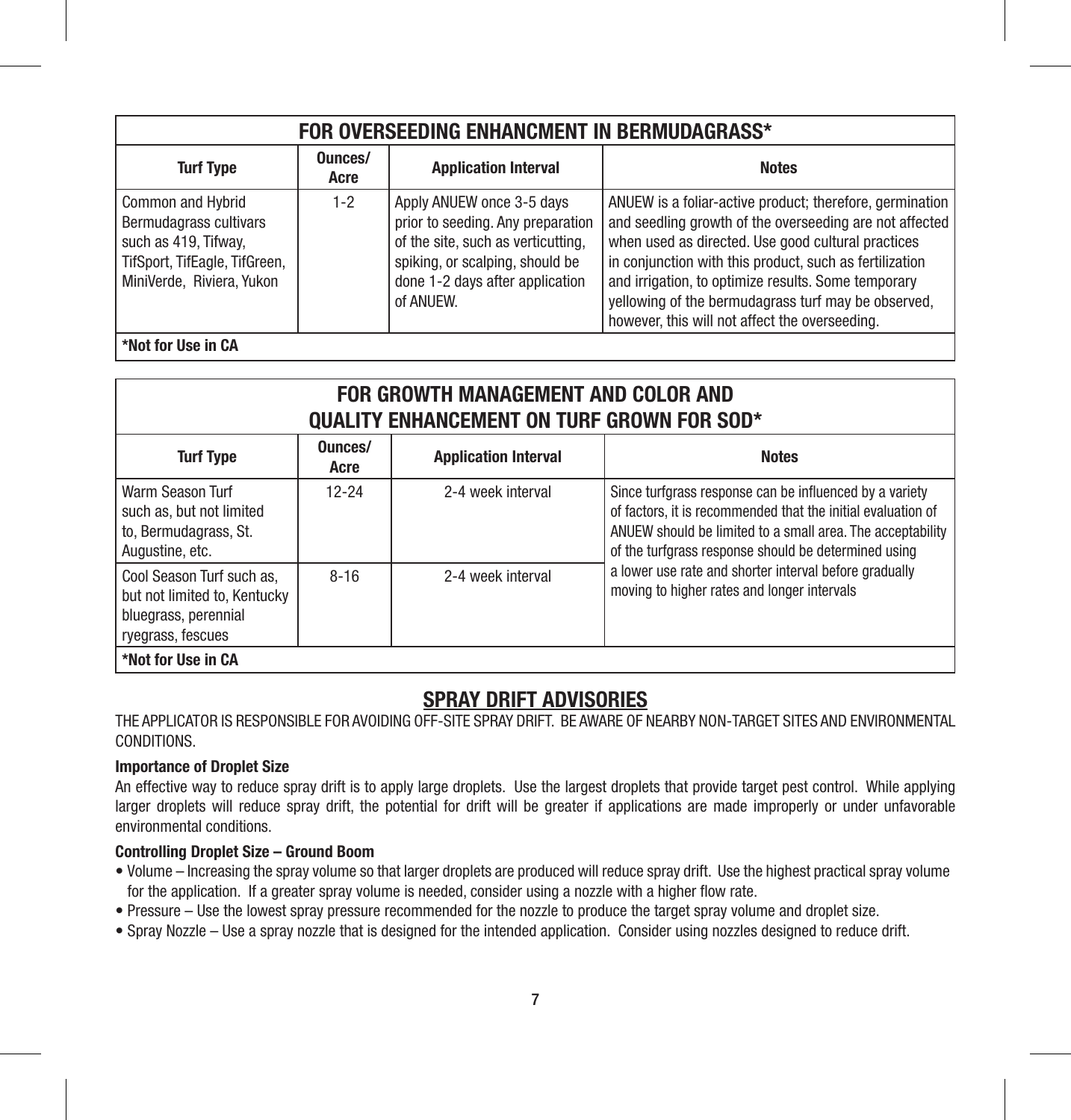#### **Boom Height – Ground Boom**

For ground equipment, the boom should remain level with the crop and have a minimal bounce.

#### **Shielded Sprayers**

Shielding the boom or individual nozzles can reduce spray drift. Consider using shielded sprayers. Verify that the shields are not interfering with the uniform deposition of the spray on the target area.

#### **Temperature and Humidity**

When making applications in hot and dry conditions, use larger droplets to reduce effects of evaporation.

#### **Temperature Inversions**

Drift potential is high during a temperature inversion. Temperature inversions are characterized by increasing temperature with altitude and are common on nights with limited cloud cover and light to no wind. The presence of an inversion can be indicated by ground fog or by the movement of smoke from a ground source or an aircraft smoke generator. Smoke that layers and moves laterally in a concentrated cloud (under low wind conditions) indicates an inversion, while smoke that moves upward and rapidly dissipates indicates good vertical air mixing. Avoid applications during temperature inversions.

#### **Wind**

Drift potential generally increases with wind speed. AVOID APPLICATIONS DURING GUSTY WIND CONDITIONS. Applicators need to be familiar with local wind patterns and terrain that could affect spray drift.

# **STORAGE AND DISPOSAL**

Do not contaminate water, food, or feed by storage or disposal.

**Pesticide Storage:** Store in a cool, dry place. Do not remove the product from the container except for immediate use.

**Pesticide Disposal:** Wastes resulting from this product may be disposed of at an approved waste disposal facility. Excess pesticide, spray mixture or rinsate must be handled and disposed of in accordance with federal, state or local procedures. Improper disposal of excess pesticide, spray mix, or rinsate is a violation of federal law. If these wastes cannot be disposed of according to label instructions, contact the state agency responsible for pesticide regulation or the Hazardous Waste representative at the nearest EPA Regional Office for guidance.

**Container Handling:** Nonrefillable container. Do not reuse or refill this container. Offer for recycling, if available.